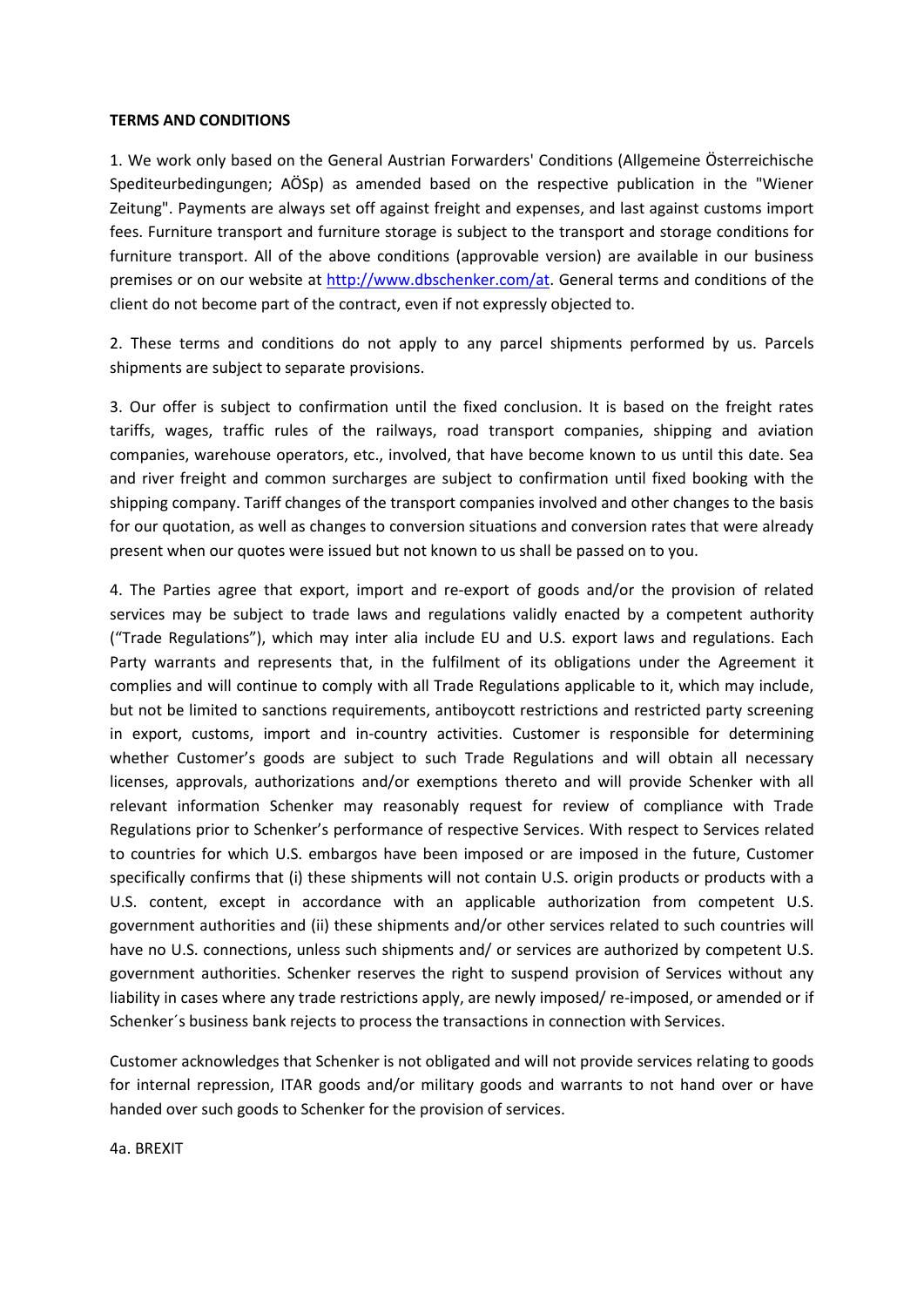We are not responsible for effects of the withdrawal of the United Kingdom from the European Union ("Brexit") and thus are not liable for any damages caused by delays due to the consequences of Brexit. This shall include, but is not limited to, delays in customs clearance and/or during border processing. Any additional costs due to the consequences of Brexit (e.g. storage costs, demurrage and detention, customs fees, port costs, costs of personnel) may be charged to you. We will inform you once we have reliable information about additional costs. We shall be unilaterally entitled to terminate this contract with formal notice to you if the withdrawal of the United Kingdom from the European Union leads to a fundamental change of the contractual circumstances. Fundamental changes shall include, but are not limited to (i) the contractually obliged provision of services is rendered impossible or (ii) the continuation of the contract will place a substantial and significant financial burden.

5. Our offer does not include any common secondary expenses and any special expenses not caused by us. In particular the following shall not be included: Transport insurance and insurance for stored goods, such as fire, burglary, theft, storm damage, tap water damage insurance, SVS and RVS fees; weighing, reloading, crane and other secondary fees, costs for attachment of the load to the vehicle and loading material; packaging and repair costs; provision of packaging and car blankets, pallet exchange costs, all costs connected to loading and load securing; secondary costs; lubrication costs arising during transport on railway vehicles on their own wheels; addition of heat protection agents and antifreeze agents; high- and low-water surcharges, ice and snow surcharges, warehouse fees, truck demurrage and carriage demurrage; boat or ship demurrage; siding fees and private siding fees and costs for transfer of the goods or shipments to or from the relevant train station; sampling, marking; labelling, expenses for forms; stamps, postage, telegrams, phone calls, telex; submission commission fee; customs processing; border expenses; customs duties and other state, official and municipal expenses; procurement of certificates, import, export or passage permits; consultation fees and costs for procurement of the certifications by the consulate or chamber of commerce - if these cost are not listed by us as included.

5a. Regardless of a yearly adjustment of the price rates mentioned in a Contract, we reserve the right to call the Customer to make an exceptional amendment of the rates and/or the rules of remuneration in case of the occurrence of one or more of the following circumstances:

- 1) change of any of the parameters defined in the contract by at least 5%.
- 2) Occurrence of an event independent from us, resulting in a significant increase of the costs of the provision of services, which could not have been predicted or the scale of the increase caused by that event could not have been determined precisely at the moment of signing this Contract or at the moment of the latest amendment.

In case of the occurrence of the premises mentioned in the paragraph above, we shall notify the Customer in writing, under pain of nullity, 7 (seven) days in advance, about the change of the price rates and/or the rules of remuneration – applicable after 3 (three) days from the confirmation. If the Customer does not consent to the change of the price rates and/or the rules of remuneration or if, within 14 (fourteen) days from the date of the notification, the Parties do not sign an amendment to the Contract, we shall be entitled to terminate the Contract with a 14 (fourteen) days' notice, which entitlement can be realized by us within 30 (thirty) days from the date of the receipt of the information about the lack of consent from the Customer to change the price rates and/or the rules of remuneration or the failure of the Parties to sign an amendment to the Contract by the date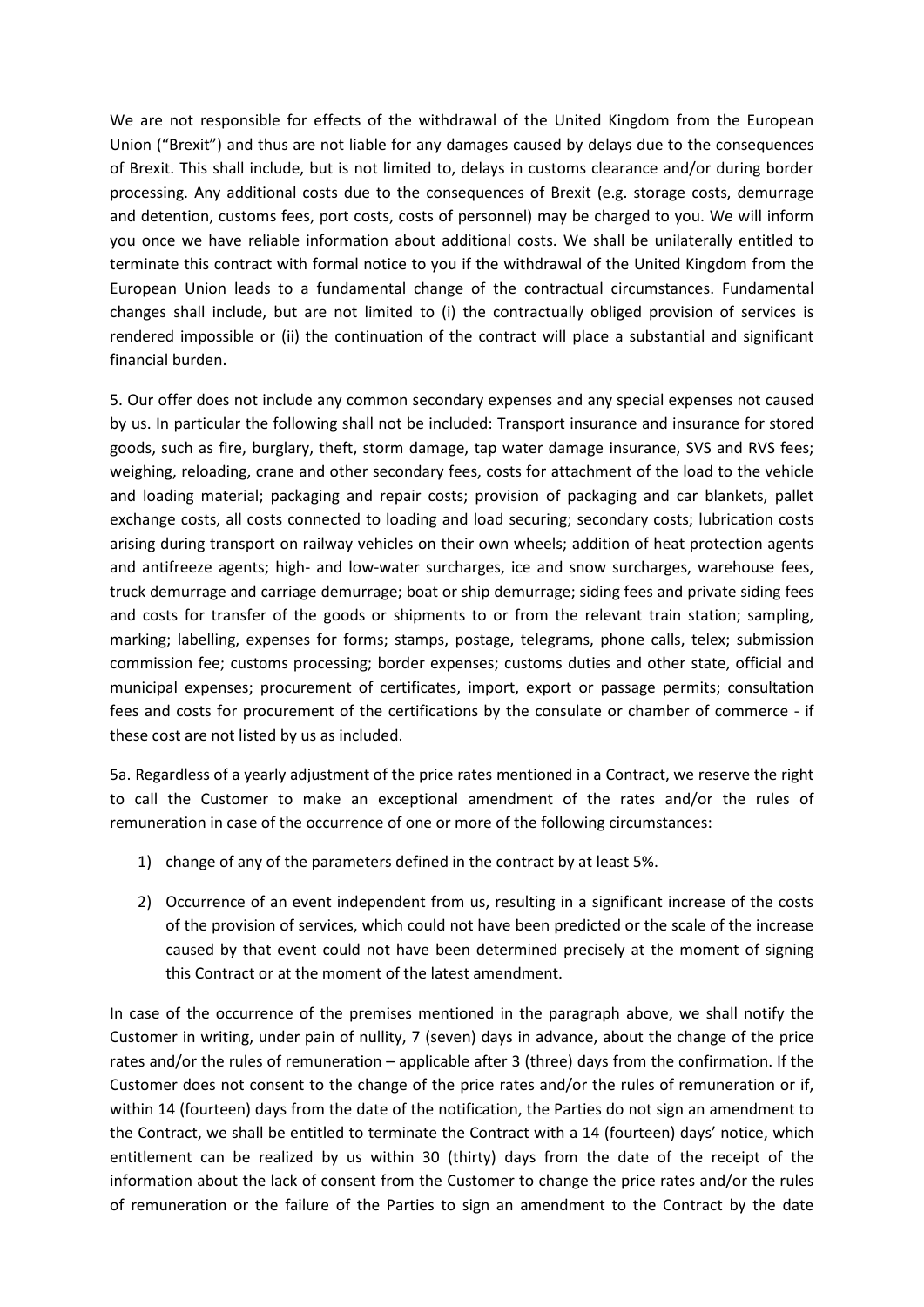indicated by us. During the period of notice existing, unchanged rates or rules of remuneration shall apply.

6. Any transport, outer or sales packaging and other return transports of goods for which acceptance is refused from transports (returns) due to the packaging regulation (Verpackungsverordnung; Verpack VO) can only be performed upon separately issued transport order with separate settlement.

7. This can only be done when the transport is possible in the manner intended by us on the traffic routes calculated by us, that no import, expert or passage prohibitions or other authority provisions, in part concerning currencies or similar provisions, oppose shipping, and that the required cargo space (railway carriage, truck, boats, barges, hold on vessels, aircraft cargo hold) can be provided normally.

8. This quotation is only intended for the client to whom it is issued. It must be treated strictly confidentially and must only be brought to the attention of any third parties with our advance written consent.

8a. Both parties comply with the requirements of the applicable data protection regulations. We commit our employees to compliance with applicable personal data protection laws and train our employees to do so. If the applicable data protection law contains specific principles that are mandatory for the provision of the service (for example, compliance with the privacy-friendly implementation of technical requirements by Privacy by design or Privacy by default), the parties will attach particular importance to the practical implementation. Personal data must always be treated confidentially and solely for specific purposes.

9. We shall only purchase any transport or stored-goods insurance, e.g. against fire, burglary theft, storm, tap water damage, upon separate written order. If any third-party transport companies are involved and in case of storage in third-party warehouses, we shall only be liable for diligence in selecting the carriers and warehouse operators. Instructions by phone or and oral instructions shall only be legally binding if confirmed in writing without delay.

10. We shall only be bound to our offer if it is referred to when ordering.

10a. Regardless of a fixed contract term, we have the right to terminate the contract with a notice period of 30 days.

10b. We are entitled to approach Customer to negotiate a variation of contractual obligations to manage possible difficulty faced, e.g. unavailability of carrier's capacity, longer shipment routes/times, port and/or border congestions, significant reduction of volumes, etc. Possible variations include inter alia interim rights and obligations or suspension of KPIs

11. Information and commitments concerning the transport time and information concerning national and international customs duties and other fees are non-committal.

12. Guaranteed performance: The following shall apply to the runtimes agreed in the scope of the product DB SCHENKERsystem premium: If the shipment is not delivered within the agreed lead time, DB Schenker shall return the net remuneration paid by the customer to DB Schenker for the specific shipment without surcharges. This shall not apply if the reasons for the delayed delivery are not due